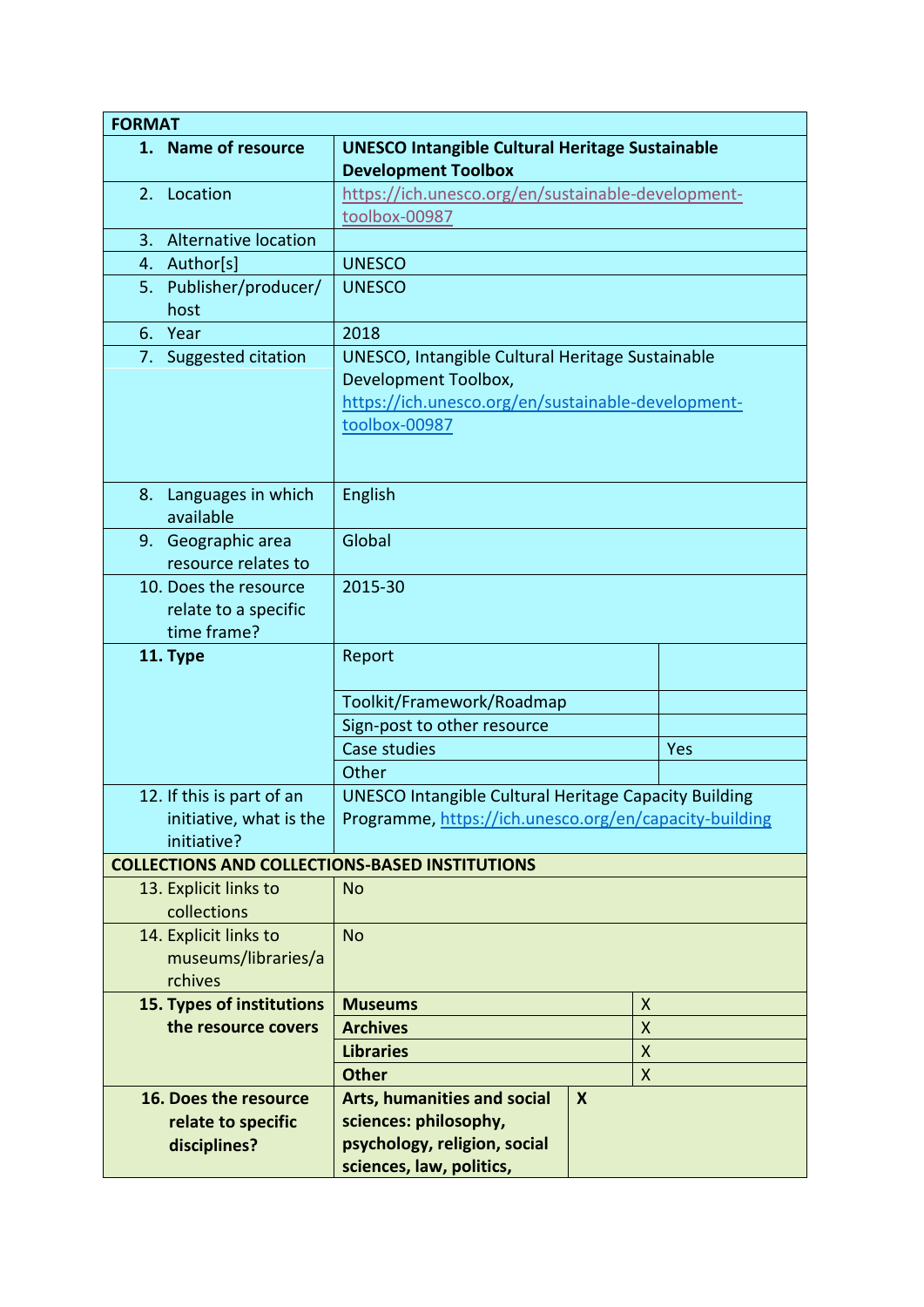|                                                            | language, arts and                                                               |              |              |
|------------------------------------------------------------|----------------------------------------------------------------------------------|--------------|--------------|
|                                                            | recreation, architecture,                                                        |              |              |
|                                                            | literature, history,                                                             |              |              |
|                                                            | geography and ethnology,                                                         |              |              |
|                                                            | anthropology, archaeology                                                        |              |              |
|                                                            | Science, natural history,                                                        | $\mathsf{X}$ |              |
|                                                            | technology, medicine,                                                            |              |              |
|                                                            | engineering, manufacturing                                                       |              |              |
| 17. If no explicit links to                                | The resource can be used by collections-based institutions                       |              |              |
| collections,                                               | to consider their activities relating to collecting, and                         |              |              |
| justification for                                          | interpretation and use of collections, in relation to                            |              |              |
| inclusion                                                  | intangible cultural heritage.                                                    |              |              |
| <b>HOW IT CONTRIBUTES TO SUSTAINABLE DEVELOPMENT</b>       |                                                                                  |              |              |
|                                                            | 18. Collections-related activities the resource relates to (mark all that apply) |              |              |
|                                                            | Develop collections to protect and safeguard wider cultural and                  |              | X            |
|                                                            | natural heritage more effectively, for example by targeting                      |              |              |
|                                                            | collecting to threatened forms of heritage in strategic ways                     |              |              |
| Use collections to promote learning and educational        |                                                                                  |              | X            |
|                                                            | opportunities that contribute to sustainable development more                    |              |              |
|                                                            | effectively, for example education for sustainable development                   |              |              |
| and sustainable lifestyles, human rights, gender equality, |                                                                                  |              |              |
| promotion of a culture of peace and non-violence, global   |                                                                                  |              |              |
|                                                            | citizenship and appreciation of cultural diversity and of culture's              |              |              |
|                                                            | contribution to sustainable development and/or skills development                |              |              |
| relating to collections                                    |                                                                                  |              |              |
|                                                            | Use collections to promote cultural participation/social inclusion               |              | $\mathsf{X}$ |
|                                                            | more effectively, for example by reducing barriers to participation,             |              |              |
| to ensure no-one is 'left behind'                          |                                                                                  |              |              |
|                                                            | Use collections to promote sustainable tourism more effectively,                 |              | X            |
|                                                            | for example by developing new products based on local cultural                   |              |              |
|                                                            | heritage, and/or considering the rights of stakeholder groups in                 |              |              |
| relation to collections                                    |                                                                                  |              |              |
| Use collections to support research that contributes to    |                                                                                  |              | X            |
|                                                            | sustainable development (including all forms of personal and self-               |              |              |
|                                                            | directed research at all levels that make use of stored collections)             |              |              |
|                                                            | more effectively, for example by providing effective facilities,                 |              |              |
| collections and information to meet researchers' needs     |                                                                                  |              |              |
|                                                            | Make decisions around collections that contribute to sustainable                 |              |              |
| development more effectively                               |                                                                                  |              |              |
| i.                                                         | employment (recruiting, staff training, staff safety)                            |              |              |
| ii.                                                        | energy consumption, greenhouse gas emissions,                                    |              |              |
| reduction, monitoring and reporting                        |                                                                                  |              |              |
| iii.                                                       | waste management and reduction of waste                                          |              |              |
| iv.                                                        | transport (forms of transport, energy use)                                       |              |              |
| v.                                                         | commercial activities including copyright and IP                                 |              |              |
| governance and management<br>vi.                           |                                                                                  |              |              |
|                                                            |                                                                                  |              |              |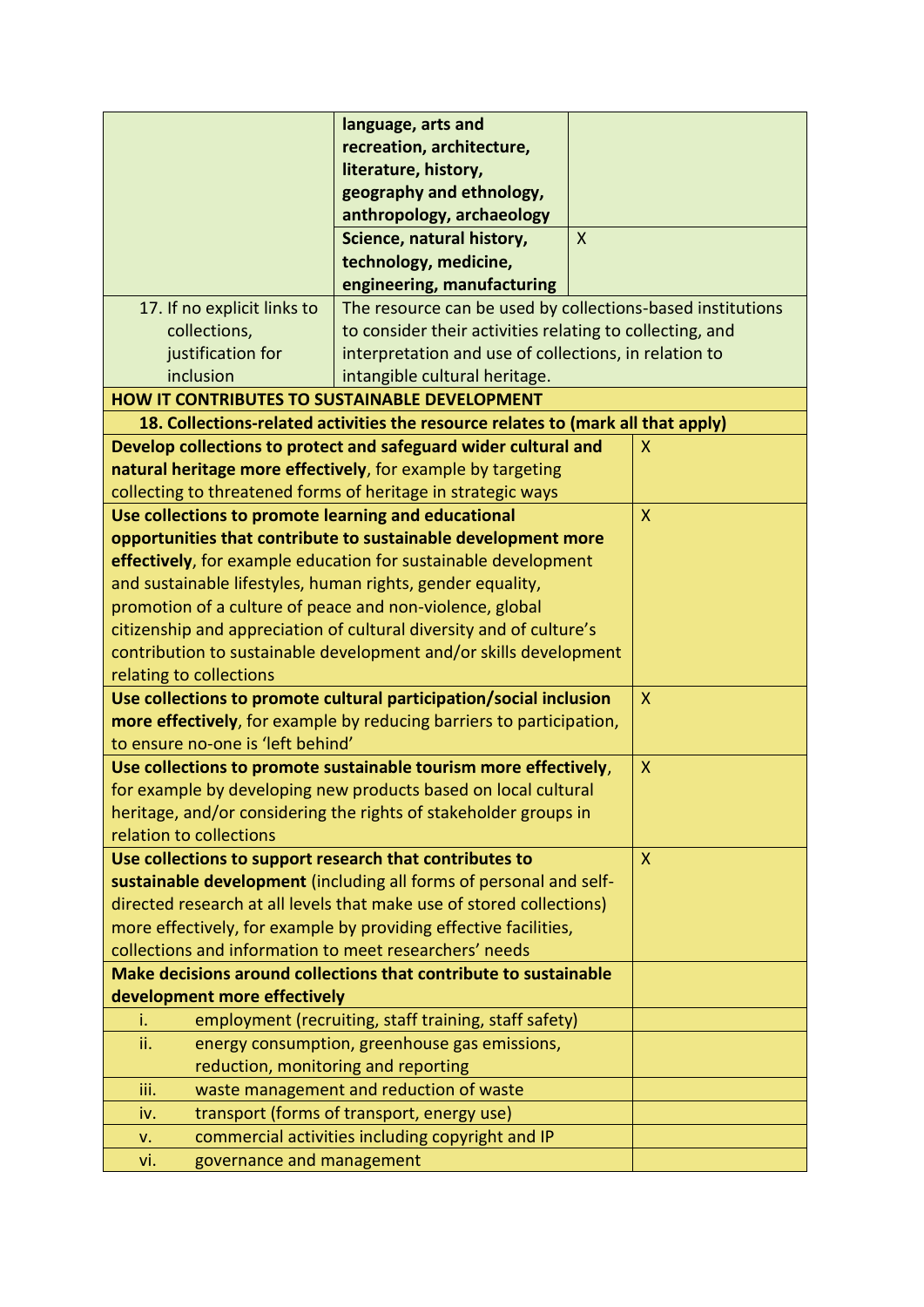|                                                                       | security, disaster preparedness and risk reduction<br>vii.                                                                                                                                                                                                                                                                                                                                                                                                                                                                                                                                                                                                                                                                                                                                                                     |                  |  |  |
|-----------------------------------------------------------------------|--------------------------------------------------------------------------------------------------------------------------------------------------------------------------------------------------------------------------------------------------------------------------------------------------------------------------------------------------------------------------------------------------------------------------------------------------------------------------------------------------------------------------------------------------------------------------------------------------------------------------------------------------------------------------------------------------------------------------------------------------------------------------------------------------------------------------------|------------------|--|--|
|                                                                       | Direct external leadership, partnerships and collaborations                                                                                                                                                                                                                                                                                                                                                                                                                                                                                                                                                                                                                                                                                                                                                                    | X                |  |  |
|                                                                       | towards sustainable development more effectively, for example                                                                                                                                                                                                                                                                                                                                                                                                                                                                                                                                                                                                                                                                                                                                                                  |                  |  |  |
| by developing impactful partnerships                                  |                                                                                                                                                                                                                                                                                                                                                                                                                                                                                                                                                                                                                                                                                                                                                                                                                                |                  |  |  |
|                                                                       | 19. Does the resource relate clearly to any international conventions (mark all that                                                                                                                                                                                                                                                                                                                                                                                                                                                                                                                                                                                                                                                                                                                                           |                  |  |  |
| $apply$ ?                                                             |                                                                                                                                                                                                                                                                                                                                                                                                                                                                                                                                                                                                                                                                                                                                                                                                                                |                  |  |  |
| <b>Culture conventions:</b>                                           |                                                                                                                                                                                                                                                                                                                                                                                                                                                                                                                                                                                                                                                                                                                                                                                                                                |                  |  |  |
| 1952, 71 Protection of Copyright and Neighbouring Rights              |                                                                                                                                                                                                                                                                                                                                                                                                                                                                                                                                                                                                                                                                                                                                                                                                                                |                  |  |  |
|                                                                       | 1954 Protection of Cultural Property in the Event of Armed Conflict                                                                                                                                                                                                                                                                                                                                                                                                                                                                                                                                                                                                                                                                                                                                                            |                  |  |  |
|                                                                       | 1970 Fighting Against the Illicit Trafficking of Cultural Property                                                                                                                                                                                                                                                                                                                                                                                                                                                                                                                                                                                                                                                                                                                                                             |                  |  |  |
|                                                                       | 1972 Protection of the World Cultural and Natural Heritage                                                                                                                                                                                                                                                                                                                                                                                                                                                                                                                                                                                                                                                                                                                                                                     | $\mathsf{X}$     |  |  |
| 2001 Protection of the Underwater Cultural Heritage                   |                                                                                                                                                                                                                                                                                                                                                                                                                                                                                                                                                                                                                                                                                                                                                                                                                                |                  |  |  |
| 2003 Safeguarding of the Intangible Cultural Heritage                 |                                                                                                                                                                                                                                                                                                                                                                                                                                                                                                                                                                                                                                                                                                                                                                                                                                | $\boldsymbol{X}$ |  |  |
| 2005 Protection and Promotion of the Diversity of Cultural            |                                                                                                                                                                                                                                                                                                                                                                                                                                                                                                                                                                                                                                                                                                                                                                                                                                | X                |  |  |
| <b>Expressions</b>                                                    |                                                                                                                                                                                                                                                                                                                                                                                                                                                                                                                                                                                                                                                                                                                                                                                                                                |                  |  |  |
| <b>Rio Conventions:</b>                                               |                                                                                                                                                                                                                                                                                                                                                                                                                                                                                                                                                                                                                                                                                                                                                                                                                                |                  |  |  |
|                                                                       | Convention on Biological Diversity (CBD), Convention to Combat                                                                                                                                                                                                                                                                                                                                                                                                                                                                                                                                                                                                                                                                                                                                                                 | $\mathsf{X}$     |  |  |
|                                                                       | Desertification (UNCCD), Framework Convention on Climate                                                                                                                                                                                                                                                                                                                                                                                                                                                                                                                                                                                                                                                                                                                                                                       |                  |  |  |
| Change (UNFCCC)                                                       |                                                                                                                                                                                                                                                                                                                                                                                                                                                                                                                                                                                                                                                                                                                                                                                                                                |                  |  |  |
| <b>AIMS AND CONTENT</b>                                               |                                                                                                                                                                                                                                                                                                                                                                                                                                                                                                                                                                                                                                                                                                                                                                                                                                |                  |  |  |
| 20. What issues does<br>the resource aim to<br>address?               | "How are intangible cultural heritage and sustainable<br>development linked? What does this mean for<br>communities who practise and transmit their intangible<br>cultural heritage in their daily lives? How can development<br>actors integrate the safeguarding of intangible cultural<br>heritage in their plans, policies and programmes?<br>This toolbox explores the relationship between intangible<br>cultural heritage and sustainable development through<br>examples from around the world. They show how<br>communities transmit their intangible cultural heritage<br>and how, in turn, it can contribute to sustainable<br>development. At the same time, sustainable development<br>can create an enabling environment for safeguarding and<br>enhance the viability of a community's intangible<br>heritage." |                  |  |  |
|                                                                       |                                                                                                                                                                                                                                                                                                                                                                                                                                                                                                                                                                                                                                                                                                                                                                                                                                |                  |  |  |
| 21. Intended audience<br>of resource<br>22. Process of<br>development | "The toolbox is aimed at anyone who is interested in<br>learning more about how intangible cultural heritage and<br>sustainable development are interlinked. It complements<br>existing training materials developed under UNESCO's<br>global capacity-building programme."<br>"Members of the global facilitators' network developed the<br>examples included in this toolbox. The toolbox presents<br>examples for each of the themes and sub-themes of<br>Chapter VI of the Operational Directives, including inclusive<br>social development, inclusive economic development,<br>environmental sustainability and peace. The examples are                                                                                                                                                                                  |                  |  |  |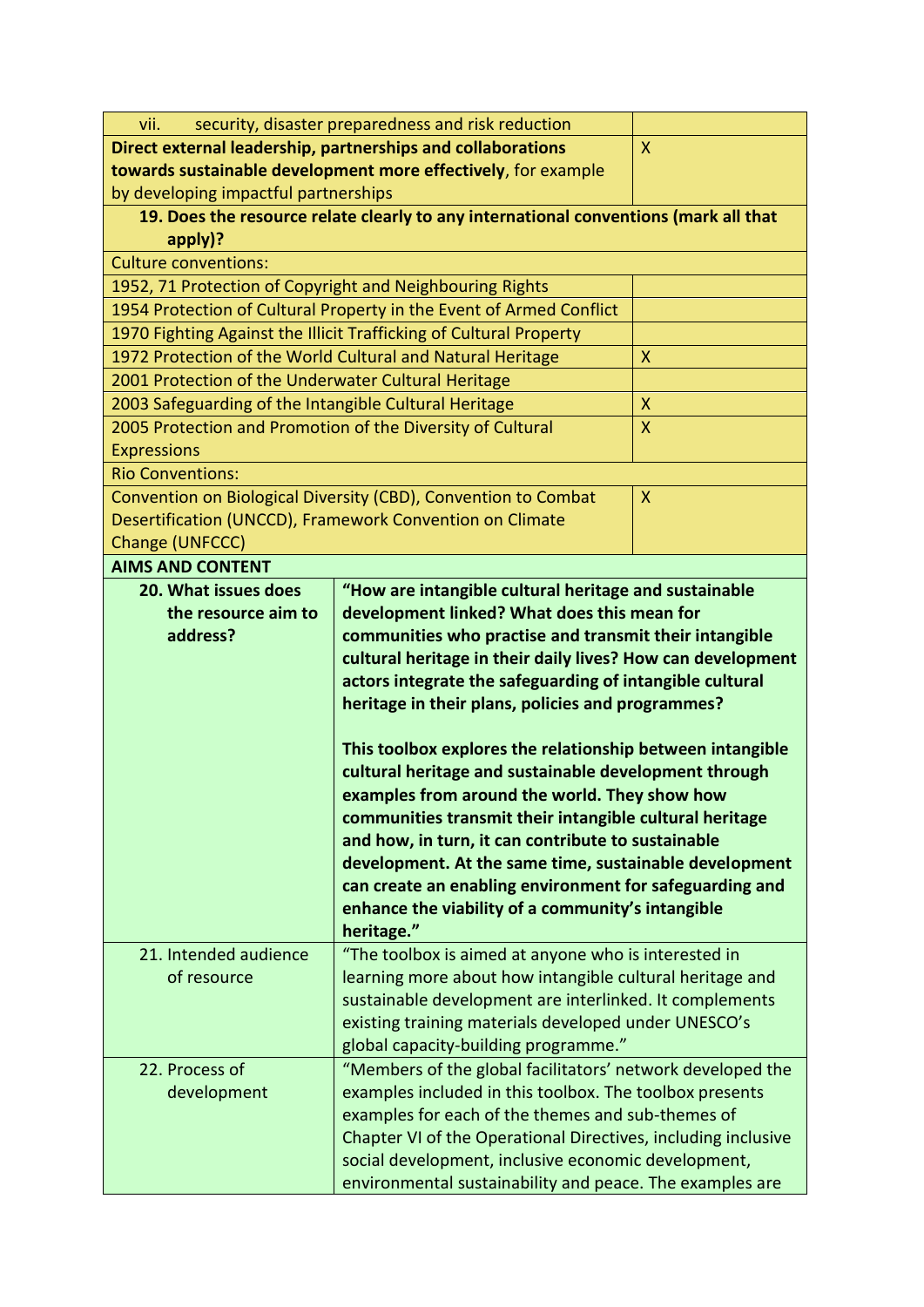|                                                                            | based on existing research and from the Lists of the       |  |  |
|----------------------------------------------------------------------------|------------------------------------------------------------|--|--|
|                                                                            | Convention. They were elaborated according to a short      |  |  |
|                                                                            | template, consisting of:                                   |  |  |
|                                                                            | - Keywords;                                                |  |  |
|                                                                            | - A short description of the element;                      |  |  |
|                                                                            | - The link with sustainable development, in the framework  |  |  |
|                                                                            | of the Operational Directives and the SDGs;                |  |  |
|                                                                            | - Questions for reflection to trigger debate and bring the |  |  |
|                                                                            | example closer to the reader's lived context." (from       |  |  |
|                                                                            | Concept Note)                                              |  |  |
| 23. Organisation/structu                                                   | The Toolbox is searchable by Sustainable Development       |  |  |
| re/contents                                                                | Goal, Country or a Full text search. Each case study is    |  |  |
|                                                                            | arranged as follows:                                       |  |  |
|                                                                            | 1. ICH (Intangible Cultural Heritage) domains              |  |  |
|                                                                            | 2. Short description                                       |  |  |
|                                                                            | 3. Link with sustainable development                       |  |  |
|                                                                            | 4. Questions for reflection                                |  |  |
| <b>FRAMEWORKS</b>                                                          |                                                            |  |  |
| 24. Framework                                                              |                                                            |  |  |
| structure                                                                  |                                                            |  |  |
| 25. Relevant policy                                                        | Yes                                                        |  |  |
| considerations                                                             |                                                            |  |  |
| 26. Resources for                                                          | Yes                                                        |  |  |
| implementation                                                             |                                                            |  |  |
| identified                                                                 |                                                            |  |  |
| 27. Specific assessment                                                    | Yes                                                        |  |  |
| points/indicators/mi                                                       |                                                            |  |  |
| lestones/action plan                                                       |                                                            |  |  |
| for monitoring                                                             |                                                            |  |  |
| 28. ASPECTS OF SUSTAINABILITY COVERED BY RESOURCE (mark all that apply)    |                                                            |  |  |
| People (social sustainability)   $X$                                       |                                                            |  |  |
| Planet (environmental                                                      | X                                                          |  |  |
| sustainability)                                                            |                                                            |  |  |
| Prosperity (economic                                                       | X                                                          |  |  |
| sustainability)                                                            |                                                            |  |  |
| Peace                                                                      | X                                                          |  |  |
| Partnerships                                                               | $\mathsf{X}$                                               |  |  |
| 29. CROSS-CUTTING CONSIDERATIONS COVERED BY RESOURCE (mark all that apply) |                                                            |  |  |
| Gender perspectives                                                        | X                                                          |  |  |
| North and South                                                            | X                                                          |  |  |
| perspectives                                                               |                                                            |  |  |
| <b>HOW THE RESOURCE CONTRIBUTES TO AGENDA 2030 AND THE SDGS</b>            |                                                            |  |  |
| HOW AGENDA 2030 AND THE SDGs FEATURE IN THE RESOURCE                       |                                                            |  |  |
| 30. SDGs and Agenda                                                        | Yes                                                        |  |  |
| 2030 specifically                                                          |                                                            |  |  |
| mentioned?                                                                 |                                                            |  |  |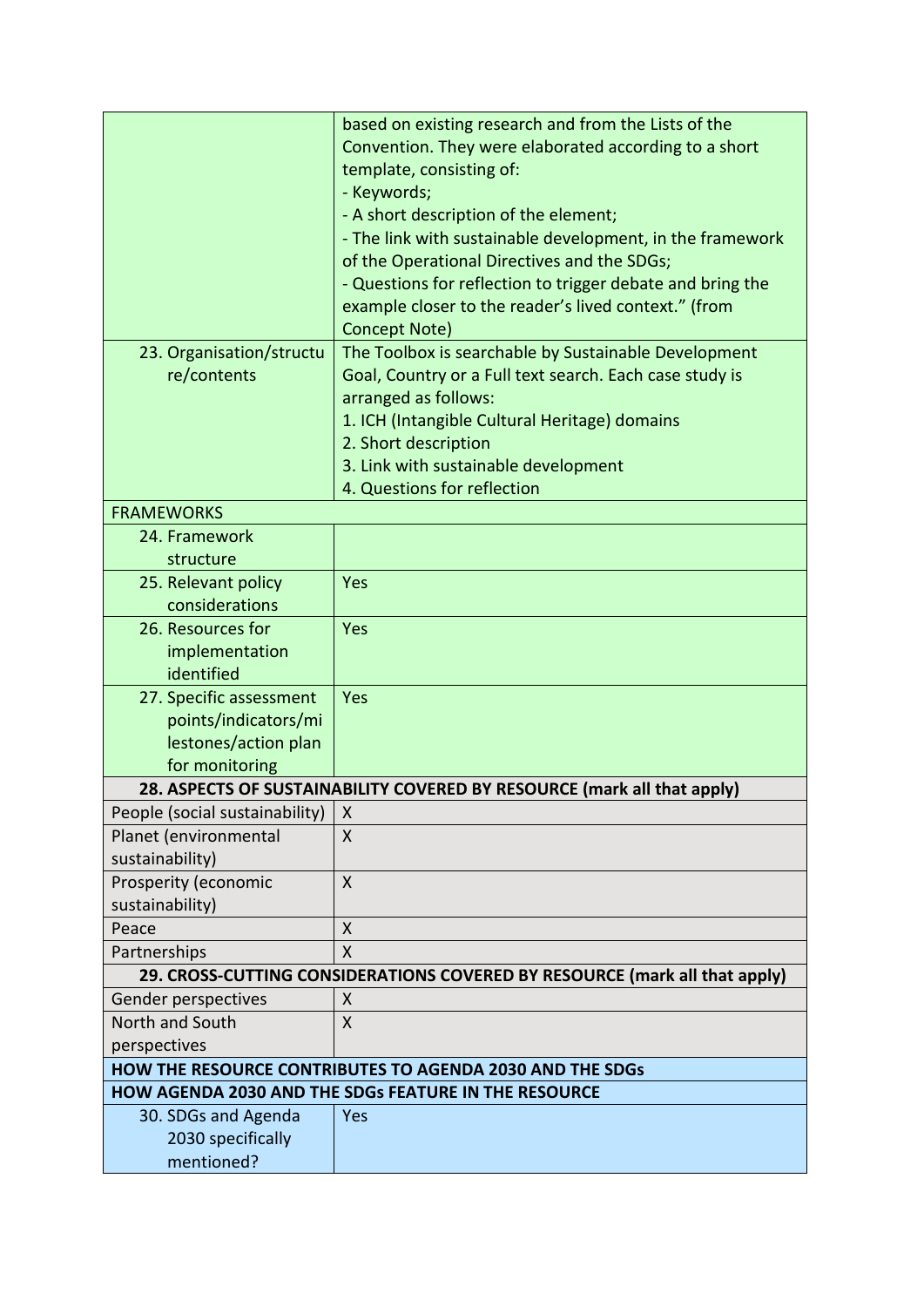| 31. SDGs specifically                    | Yes                                                                                                        |
|------------------------------------------|------------------------------------------------------------------------------------------------------------|
| mentioned?                               |                                                                                                            |
| 32. SDG targets                          | <b>No</b>                                                                                                  |
| specifically                             |                                                                                                            |
| mentioned?                               |                                                                                                            |
| 33. SDG indicators                       | <b>No</b>                                                                                                  |
| specifically                             |                                                                                                            |
| mentioned?                               |                                                                                                            |
| <b>SDGs AND SDG TARGETS AND LINKAGES</b> |                                                                                                            |
| 34. Comments on SDG                      | The resource is most closely linked to SDG 1.4 (access to all                                              |
| linkages                                 | forms of property, which includes cultural traditions and                                                  |
|                                          | heritage), 11.4 (strengthen efforts to protect and safeguard                                               |
|                                          | cultural and natural heritage), 4.7 (Education for                                                         |
|                                          | Sustainable Development), 8.9 (sustainable tourism) and                                                    |
|                                          | 10.2 (universal social, economic and political inclusion). In                                              |
|                                          | addition, particular case studies support additional SDGs                                                  |
|                                          | and targets.                                                                                               |
|                                          |                                                                                                            |
|                                          | 35. SDGs and SDG targets the resource helps advance                                                        |
| SDG 1: End poverty in all its            |                                                                                                            |
| forms everywhere                         | Numbers and proportions of people from particular groups                                                   |
| 1.4 By 2030, ensure that all             | using collections in comparison with demographics in                                                       |
| men and women, in                        | broader society.                                                                                           |
| particular the poor and the              |                                                                                                            |
| vulnerable, have equal                   | Numbers of people accessing collections.                                                                   |
| rights to economic                       |                                                                                                            |
| resources, as well as access             | Number of targeted programmes that aim to enhance                                                          |
| to basic services, ownership             | access to collections by disadvantaged groups.                                                             |
| and control over land and                |                                                                                                            |
| other forms of property,                 | Sustainable tourism that enhances local communities'                                                       |
| inheritance, natural                     | access to basic services, ownership and control over land                                                  |
| resources, appropriate new               | and other forms of property (including cultural and natural                                                |
| technology and financial                 | heritage), as well as to technology and markets.                                                           |
| services, including<br>microfinance      |                                                                                                            |
|                                          | Involvement of people from disadvantaged groups in<br>decision-making activities and processes relating to |
|                                          | collections and collections-based institutions.                                                            |
|                                          |                                                                                                            |
| SDG 4. Ensure inclusive and              |                                                                                                            |
| equitable quality education              | Numbers of people in each type of programme drawing on                                                     |
| and promote lifelong                     | collections from different demographic groups.                                                             |
| learning opportunities for               |                                                                                                            |
| all                                      | Increases in numbers of people in each type of programme                                                   |
| 4.7 By 2030, ensure that all             | from different demographic groups.                                                                         |
| learners acquire the                     |                                                                                                            |
| knowledge and skills                     | Proportion of people involved in such programmes in                                                        |
| needed to promote                        | relation to overall audience size.                                                                         |
|                                          |                                                                                                            |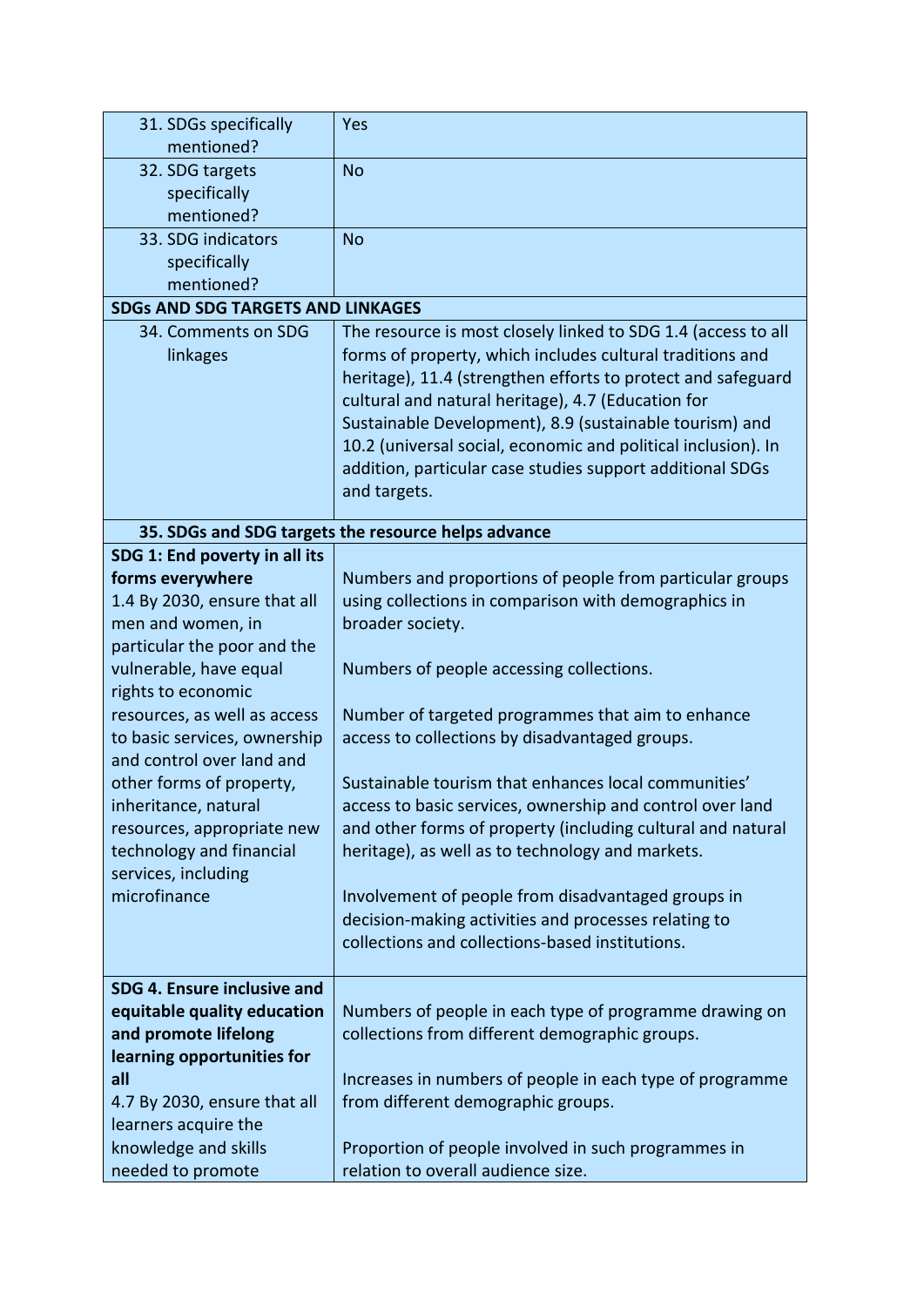| sustainable development,<br>including, among others,<br>through education for<br>sustainable development<br>and sustainable lifestyles,<br>human rights, gender<br>equality, promotion of a<br>culture of peace and non-<br>violence, global citizenship<br>and appreciation of cultural<br>diversity and of culture's<br>contribution to sustainable<br>development | Evidence that learners have acquired knowledge and skills<br>to promote sustainable development.                                                                                                                                                                                                                                                                                                                                                                                                                                                                                                                                                                                                                                                                              |
|----------------------------------------------------------------------------------------------------------------------------------------------------------------------------------------------------------------------------------------------------------------------------------------------------------------------------------------------------------------------|-------------------------------------------------------------------------------------------------------------------------------------------------------------------------------------------------------------------------------------------------------------------------------------------------------------------------------------------------------------------------------------------------------------------------------------------------------------------------------------------------------------------------------------------------------------------------------------------------------------------------------------------------------------------------------------------------------------------------------------------------------------------------------|
| SDG 8. Promote sustained,<br>inclusive and sustainable<br>economic growth, full and<br>productive employment<br>and decent work for all<br>8.9 By 2030, devise and<br>implement policies to<br>promote sustainable<br>tourism that creates jobs<br>and promotes local culture<br>and products                                                                        | Numbers of jobs created or supported that relate to<br>sustainable tourism drawing on local products (e.g. craft<br>producers).<br>Develop and implement plans to reduce and remove<br>negative impacts of tourism.<br>Numbers of activities and/or products drawing on local<br>culture.                                                                                                                                                                                                                                                                                                                                                                                                                                                                                     |
|                                                                                                                                                                                                                                                                                                                                                                      | Value to artisans and source communities of activities and<br>products drawing on local culture.                                                                                                                                                                                                                                                                                                                                                                                                                                                                                                                                                                                                                                                                              |
| <b>SDG 10. Reduce inequality</b><br>within and between<br>countries<br>10.2 By 2030, empower and<br>promote the social,<br>economic and political<br>inclusion of all, irrespective<br>of age, sex, disability, race,<br>ethnicity, origin, religion or<br>economic or other status                                                                                  | Collections development to ensure that collections<br>effectively meet the needs of all, irrespective of age, sex,<br>disability, race, ethnicity, origin, religion or economic or<br>other status.<br>Numbers and proportions of people making use of<br>collections in relation to the demographic of the local<br>population.<br>Numbers and proportions of people involved in focused<br>programmes aimed at promoting social, economic and<br>political inclusion.<br>Numbers and proportions of people from different<br>demographic groups involved in decision-making processes<br>relating to collections and collections-based institutions.<br>Number and types of partnerships that build relationships<br>with marginalized groups, individuals and communities. |